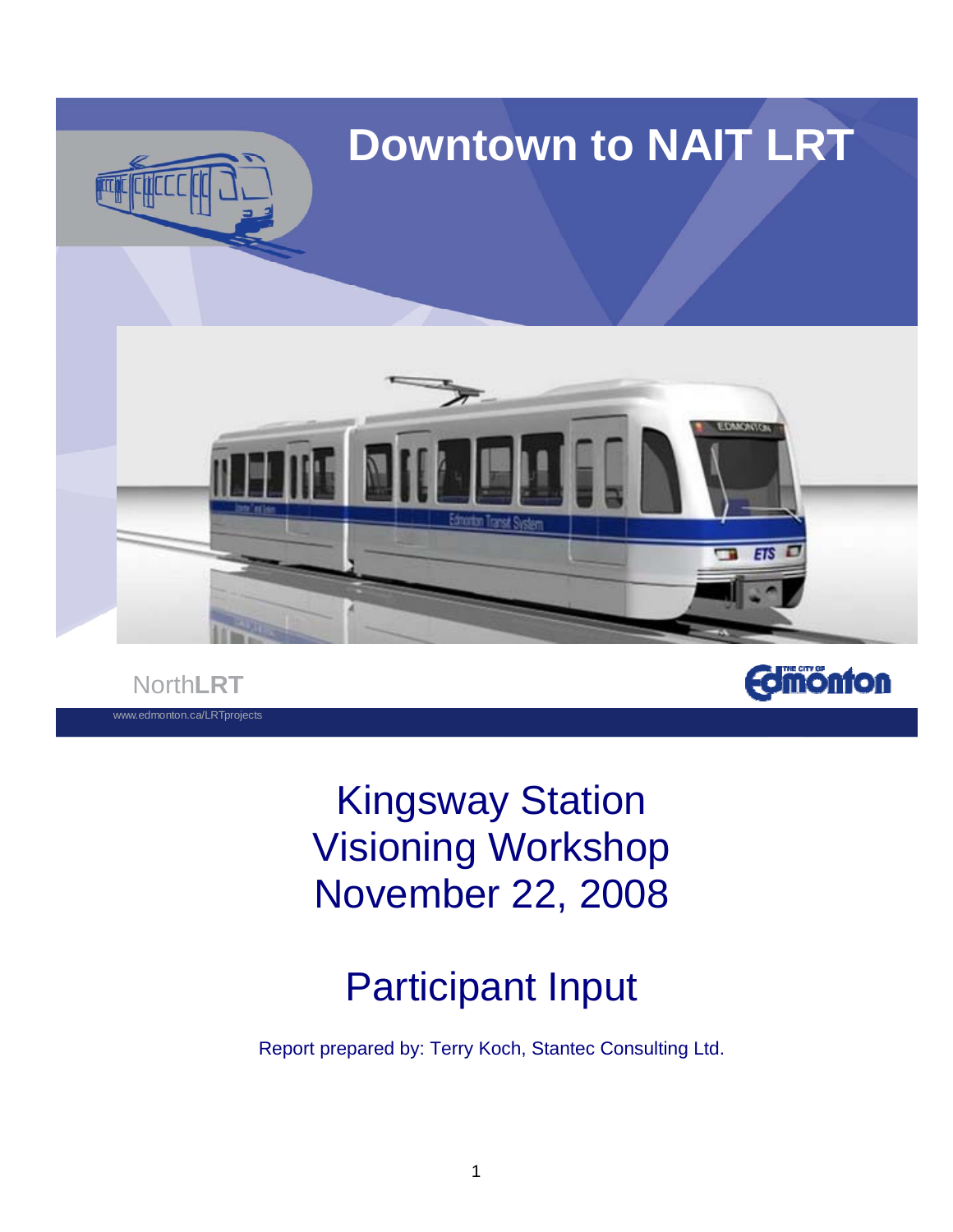## **Overview**

On September 25, 2008, Edmonton City Council approved the Downtown to NAIT LRT Concept plan. The three three kilometre extension ties into the existing LRT system, with stations at Grant MacEwan College, the Royal Alexandra Hospital/Kingsway Garden Mall, and NAIT.

The next phase of the study is to complete preliminary engineering, where work will be completed on station and bus terminal design, landscaping, architectural features, and mitigations for traffic/pedestrian impacts.

The public involvement for this phase includes the formation of two Community Advisory Committees (CAC) to work with the Project Team to review local concerns and get feedback on mitigation strategies. In addition, two LRT station visioning workshops – one for each of the MacEwan and Kingsway Stations – were held on November 22, 2008 to get broader local input on station design, specifically;

- station look visual design, look
- landscaping green spaces and trees
- cyclist and pedestrian access
- safety

Promotion of the workshops was extensive using radio and local newspaper advertising, direct mail, posters in community gathering places, and letters and e-mail notices to stakeholder groups. Of the 51 people who registered for the Kingsway Station Workshop, 35 people attended. Following a welcome and study overview, participants were asked to provide their responses to four pre-determined questions in small groups. Project team members facilitated the discussion at several tables.

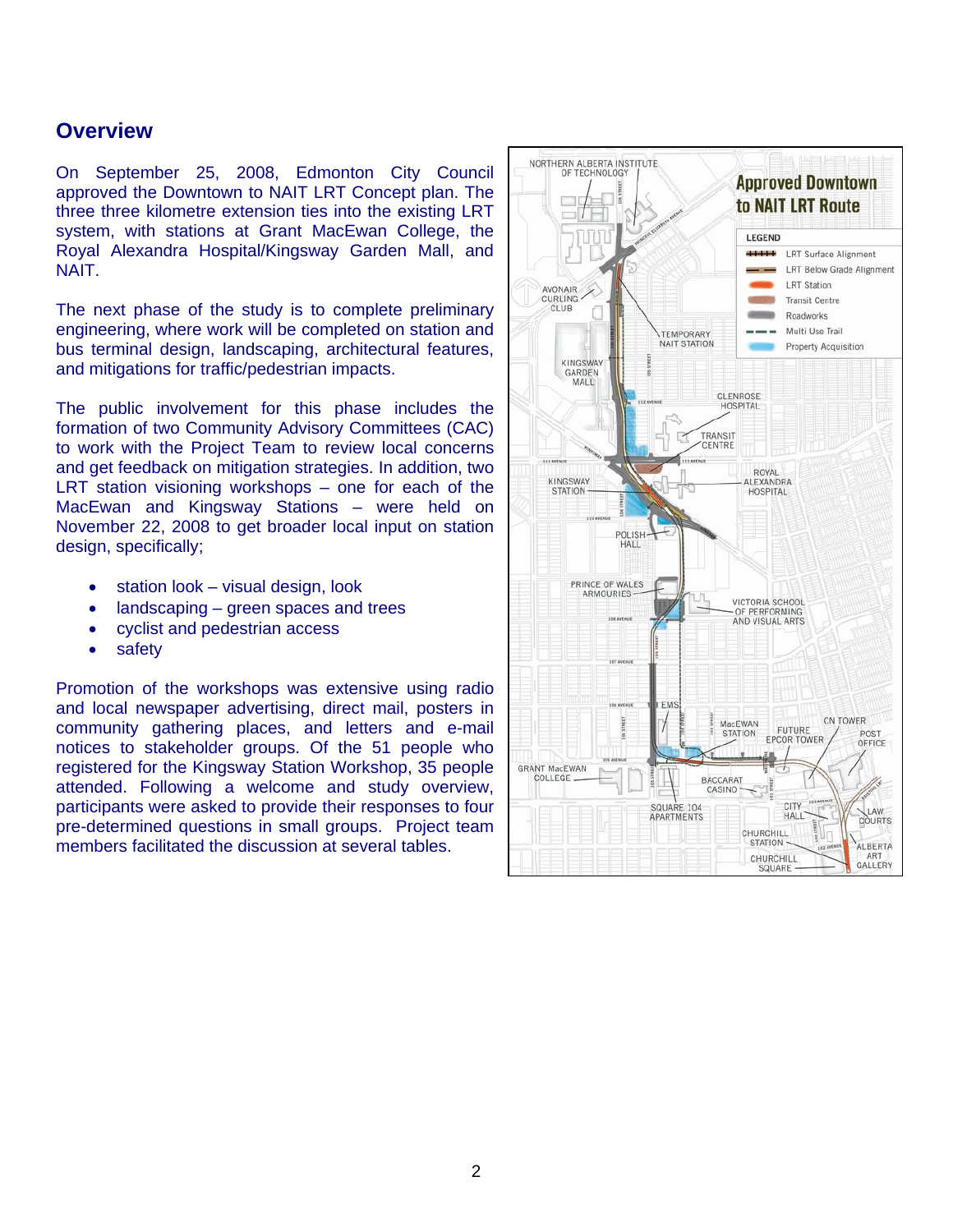# **World Café**

This workshop was successful in generating numerous design and programming suggestions for the Project Team's consideration. The following comments received the highest ratings by participants:

#### *Station security and personal safety considerations:*

- 24 hour physical presence patrols by police and security with an office on-site
- Clear visibility in and around the station so that no one can mug you and you feel safe
- Well lit with security alarm/phone access inside and on walkways and pedways
- Pedestrian access to mall via a pedway overpass
- Dealing proactively with homeless issues and vandalism

#### *Ideas and concepts to integrate the station into the adjacent communities:*

- Opportunity for daycare, adult respite program deficiencies
- Need to talk about NAIT station (temporary and/or permanent)
- Protect station from weather, i.e. plexiglass
- Encouraging more opportunities for business/retail adjacent, near or within station

## *Important considerations for movement of pedestrian, bicycle and vehicular traffic:*

- Underground pedway to the hospital
- Underground station at NAIT
- Physical separation between private and public property
- Provide adequate number of crossing locations for pedestrians, bikes, vehicles, etc.

## *LRT station features of other stations in Edmonton or elsewhere people like – and dislike.*

- Look at raised pedestrian crossing from LRT/hospital/transit to mall. Avoid surface congestion at **intersections**
- Incorporate European style café into the station
- Open station design transparent with good sight lines

This workshop summary includes: information about the workshop program; a participant list; a copy of the study presentation; the complete list of ideas and suggestions generated during the small group discussions and the priority participants placed on them; a list of additional issues raised at the workshop; the results of the workshop evaluation and a list of project staff who also attended the workshop.

## **Further information about this study is available at:**

Web: [www.edmonton.ca/LRTprojects](http://www.edmonton.ca/LRTprojects) Phone: (780) 496-4874 e-mail: [LRTprojects@edmonton.ca](mailto:LRTprojects@edmonton.ca)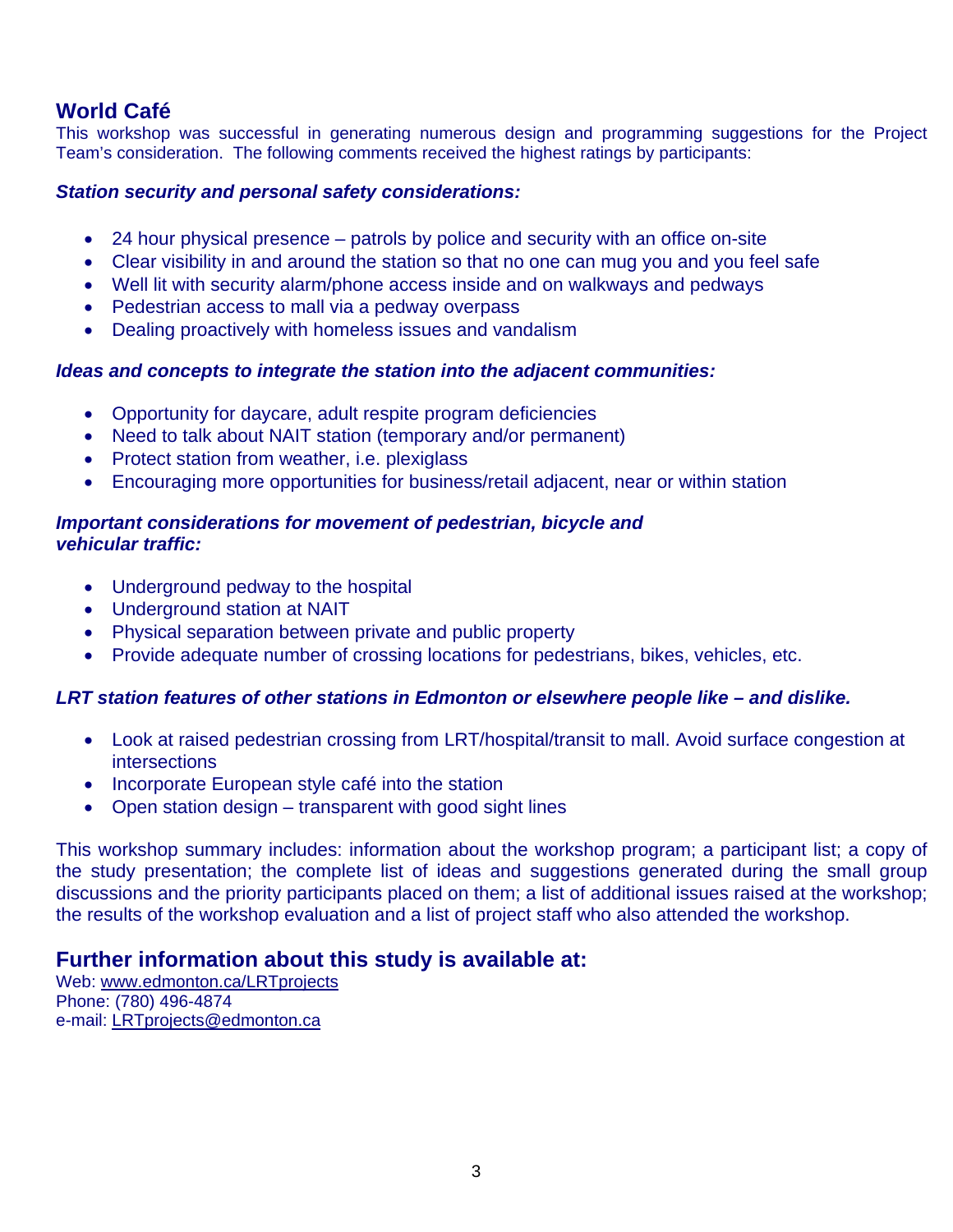# **KINGSWAY LRT STATION VISIONING WORKSHOP**

## **Downtown to NAIT LRT Study**

Rooms 9-207 and 9-208, Robbins Health Centre, 10910 – 104 Avenue, Edmonton 1:30 pm – 4:00 pm November 22, 2008

## **Program**

| Time:                                        | Item:                                                                                                              | Notes:                                                                                                                                                                                                                                                                                                                                                                   |
|----------------------------------------------|--------------------------------------------------------------------------------------------------------------------|--------------------------------------------------------------------------------------------------------------------------------------------------------------------------------------------------------------------------------------------------------------------------------------------------------------------------------------------------------------------------|
| 1:30 pm                                      | <b>Workshop Opening</b>                                                                                            | Terry introduced himself, explained the purpose of the workshop,<br>reviewed the agenda, discussed ground rules and had people<br>introduce themselves and which community/group//company or<br>City department they were representing.                                                                                                                                  |
| $1:45 -$<br>$2:15$ pm<br>$2:15 -$<br>2:20 pm | Project<br>Presentation                                                                                            | Brad S., Mike W. and Jeff S. reviewed the key components of the<br>project, the design concepts to date, where this workshop fits<br>within the Downtown to NAIT LRT project.<br>Entertained 4-5 general project questions.                                                                                                                                              |
| 2:20 pm                                      | World Café<br>workshop format<br>and question<br>explanation                                                       | Terry briefly discussed value of World Cafes and answered<br>questions about the process.                                                                                                                                                                                                                                                                                |
| $2:25 -$<br>$3:15$ pm                        | 4 general questions<br>to be posed will<br>focus '35,000 foot'<br>input                                            | Small group brainstorming.<br>8 groups were formed with 4-5 members of the public in each<br>group. 35 of the 51 registered participants attended the workshop.<br>Project team staff acted as facilitators for the groups. These staff<br>stayed at their tables and members of the public moved around so<br>that they are able to provide input to all for questions. |
| $3:15 -$<br>3:40 pm                          | Reporting back,<br>trend analysis and<br>dot democracy<br>Terry highlighted<br>preferences shown<br>by the 'vote'. | Each comment was recorded on index cards and posted on the<br>front of the room. Each participant except the facilitators was given<br>6 dots to post next to points as they saw fit. The only rule was that<br>participants could only post one dot per point; however, all 6 could<br>have been posted in the same question category.                                  |
| $3:40 -$<br>4:00 pm                          | Next steps, final<br>comments,<br>adjournment                                                                      |                                                                                                                                                                                                                                                                                                                                                                          |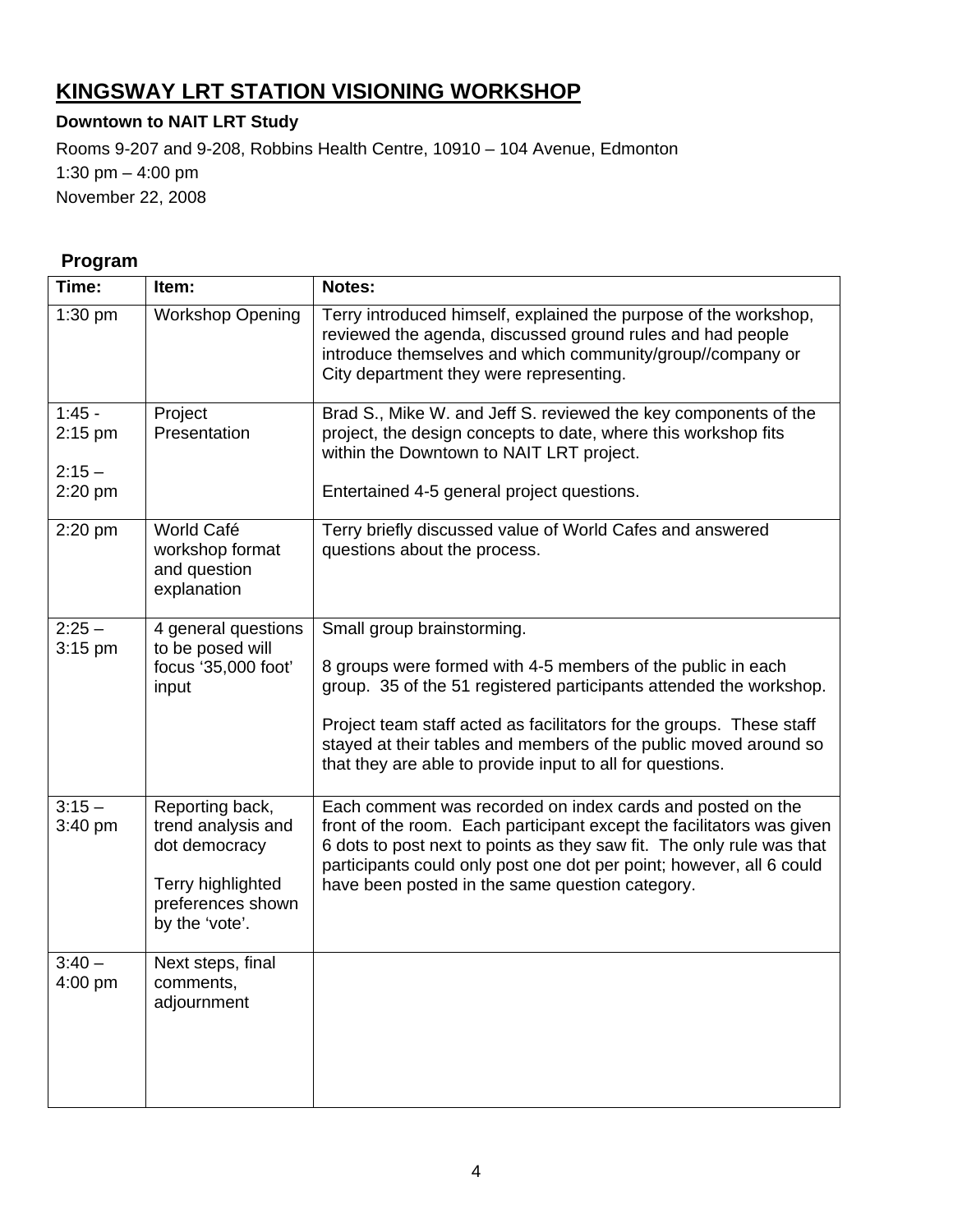| <b>Participants</b><br><b>First Name</b> | <b>Last Name</b> | <b>Organization</b>                         |
|------------------------------------------|------------------|---------------------------------------------|
| Lyndon                                   | Ahlskog          |                                             |
| <b>Elise</b>                             | Andrus           |                                             |
| Alan                                     | <b>Barkley</b>   |                                             |
| Lewis                                    | Benincasa        |                                             |
| Slavek                                   | Benluzanski      |                                             |
| Jared                                    | <b>Buhler</b>    | <b>Community Advisory Committee</b>         |
| Darren                                   | Chow             |                                             |
| <b>Brent</b>                             | Constantin       |                                             |
| <b>Theresa</b>                           | Dada             |                                             |
| David                                    | Despins          |                                             |
| Melida                                   | Despins          |                                             |
| Maria                                    | Dycha            |                                             |
| Dave                                     | Geake            | City of Edmonton, LRT Operations            |
| Anna                                     | Jasinska         |                                             |
| Mr.                                      | Jasinska         |                                             |
| Atul                                     | Kalia            |                                             |
| Vic                                      | Kalia            |                                             |
| Ken                                      | Karunaratne      | City of Edmonton, Transportation Operations |
| <b>Dieter</b>                            | Krispin          |                                             |
| Shirley                                  | Lewis            |                                             |
| Lawrence                                 | Loyek            |                                             |
| Tia                                      | Mandin           | <b>Community Advisory Committee</b>         |
| Jack                                     | Menduk           | <b>Stakeholder Advisory Group</b>           |
| Lesley                                   | Moore            |                                             |
| Viorel                                   | Pantelimon       | City of Edmonton Planning and Development   |
| Michael                                  | Payne            | <b>City of Edmonton Community Services</b>  |
| Jennifer                                 | Perry            |                                             |
| Len                                      | Rodrigues        |                                             |
| Gerald                                   | Roesti           |                                             |
| Ann                                      | Romanow          |                                             |
| <b>Kris</b>                              | Salekno          |                                             |
| Theresa                                  | Sroka            |                                             |
| Douglas                                  | Stadnyk          |                                             |
| Verna                                    | Stainthorp       | <b>Community Advisory Committee</b>         |
| <b>Terry</b>                             | Tuepah           |                                             |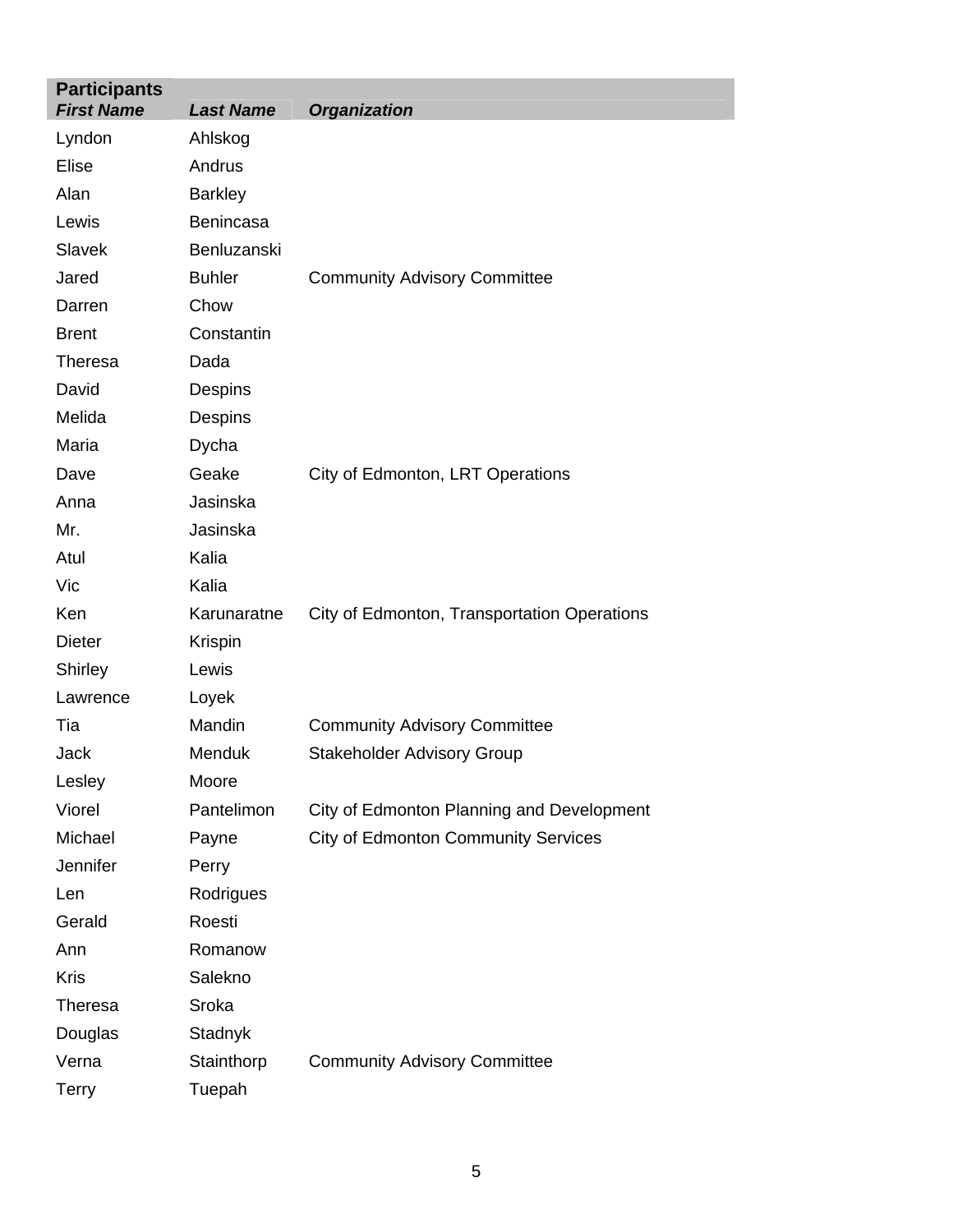## **RESULTS OF KINGSWAY STATION VISIONING WORKSHOP**

## *Comment on station security and personal safety considerations.*

- 24 hour physical presence patrols by police and security with an office on-site **(4 dots)**
- Clear visibility in and around the station so that no one can mug you and you feel safe **(4 dots)**
- Well lit with security alarm/phone access inside and on walkways and pedways **(3 dots)**
- Pedestrian access to mall via a pedway overpass **( 3 dots)**
- Dealing proactively with homeless issues and vandalism **(3 dots)**
- Safe access to the mall **(2 dots)**
- Easy access in and out of the station **(2 dots)**
- Traffic flow and parking **(2 dots)**
- Cameras for surveillance and increased security personnel **(2 dots)**
- Consistent parking enforcement **(2 dots)**
- The area is a high rental/lease area that is not directly involved and committed to the community **(2 dots)**
- Emergency vehicle access to both the LRT station and bus terminal **(2 dot)**
- Take measures to prevent vandalism and graffiti **(1 dot)**
- Activity in and around the station **(1 dot)**
- Design to discourage loitering **(1 dot)**
- Well lit areas, especially specific critical areas **(1 dot)**
- Take note of crossing of roadways, i.e. ice conditions, snow storms **(1 dot)**
- Emergency call boxes with how guide **(1 dot)**
- Have retail kiosks to keep people in area
- Proper roof over location
- Platform size and enclosures for shoppers
- Snow removal and storage
- CCTV in the station to monitor activity and ensure safety
- Safe location of stairwells
- Plan for mass evacuation of site in an emergency (emergency response plan)
- Metal detectors, i.e. protection from having weapons on-board
- Increased proactive community involvement by community leagues in security issues around stations
- Ramp access for wheelchairs, walkers, strollers and bikes
- Ensure safety for women and other users especially in low usage times
- Improvement of traffic regulations with kids safety in mind
- Safe connection bus to LRT platform
- Minimize hidden areas and ensure there are transparent walls
- School education program about LRT operation

## *Please provide ideas and concepts to integrate the station into the adjacent community/communities.*

- Opportunity for daycare, adult respite program deficiencies **(7 dots)**
- Need to talk about NAIT station (temporary and/or permanent) **(5 dots)**
- Protect station from weather, i.e. plexiglass **(3 dots)**
- Encouraging more opportunities for business/retail adjacent, near or within station **(3 dots)**
- Station design to be a community "landmark symbol" and fit/compliment existing community **(3 dots)**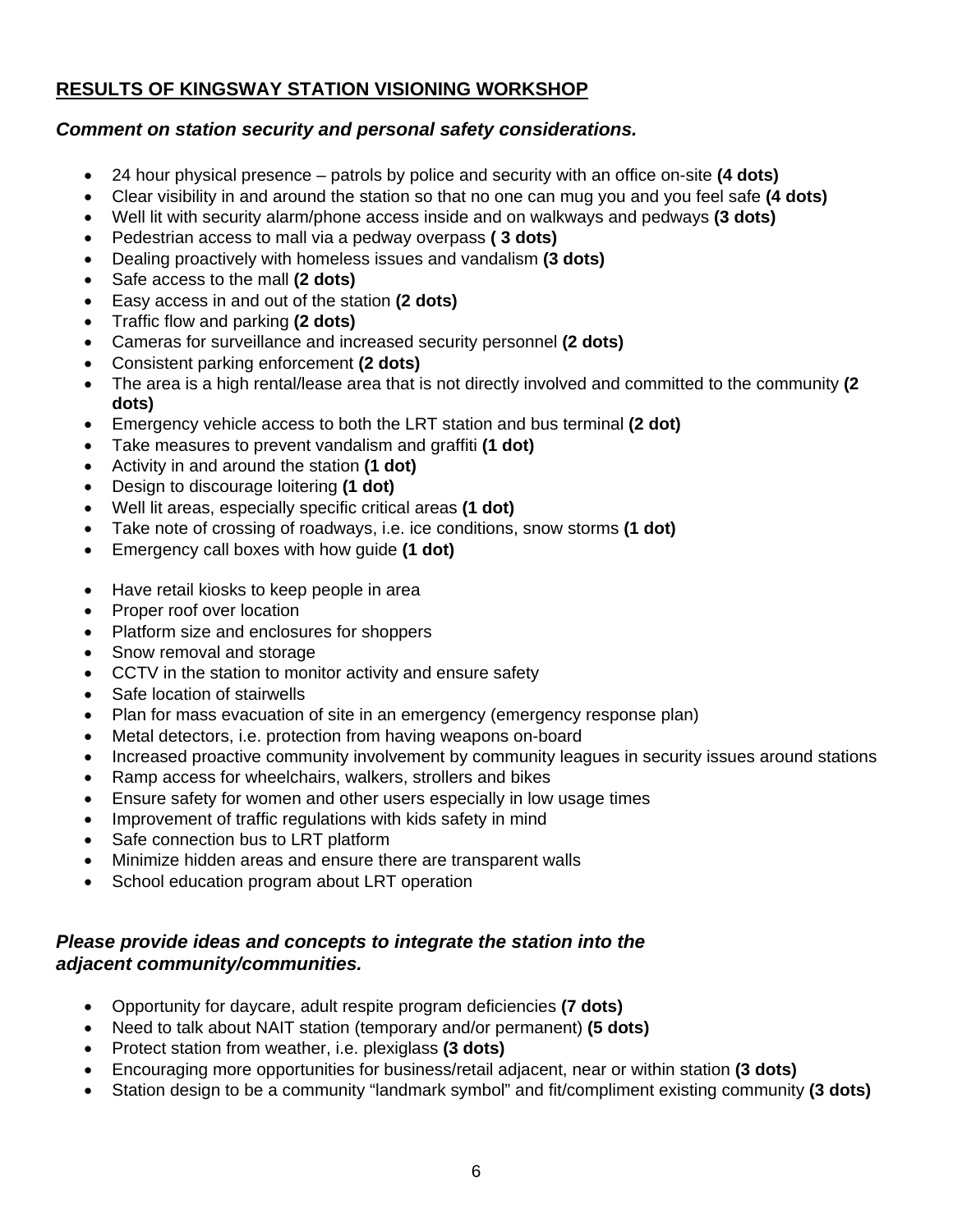- Kiosk for renting bicycles **(3 dots)**
- Grade separation for pedestrians into Spruce Avenue overpass preferred **(3 dots)**
- Redevelopment of land in the area, i.e. MacDonald's site and ensure more 24 hour stores **(2 dots)**
- Washrooms provided for transit users **(1 dot)**
- Protect emergency telephone and other electronics from weather **(1 dot)**
- Surface around station should be heated in winter to avoid slips and falls **(1 dot)**
- Connect directly into the hospital to serve hospital patients and visitors **(1 dot)**
- Compliment adjacent buildings, i.e. mall and hospital **(1 dot)**
- Appropriate size of print and graphics for people with limited vision **(1 dot)**
- Covered/overhead pedways to cross track and roads **(1 dot)**
- Pedestrian grade separation across Kingsway Avenue **(1 dot)**
- Highly congested area. Do not want to add to congestion **(1 dot)**
- Need to maximize density. Stations should be centres of density **(1 dot)**
- Beautify with landscaping, walking trails, cycling **(1 dot)**
- Overpass/pedestrian overpass access from south west side to station **(1 dot)**
- Integrate "Starbucks" coffee as a destination for community **(1 dot)**
- Human scale development, i.e. cafes with green landscape around umbrellas and other protection from the elements **(1 dot)**
- Linear park idea so that nature and attractive landscaping can be re-introduced **(1 dot)**
- Landscape should follow through into community and not abruptly stop around station
- Pedestrian access to Kingsway Mall (it is quite a walk)
- No stairs provide only ramps
- Easy well lit access through and around community to station for bikes, scooters and wheelchairs on walking paths
- Air conditioned train cars
- Use proper heaters
- Consider personal safety for all users, especially teens, for all community members on pedestrian crossings, on train cars and in community
- Health Sciences station works well next to a hospital do something similar here
- Design should be integrated into community. Community theme may be a more traditional design/look that would appeal to elderly residents
- Station defines where you are
- Development for business
- Grand Central Station, i.e. significant/iconic structure vs. platform
- Easy access for community
- Pedestrian access to mall should be the same as what there is now
- Protection/channelization of pedestrians to proper crossings
- Parking for hospitals
- Park idea is flawed, better to have high density mixed use area
- Stations need a more urban solution, not a suburban one
- Consider large portion of seniors to feel comfortable and safe (wheelchair specific)
- Need to avoid building failure into the system
- Incorporate neighborhood policing kiosk at the station
- Destination (not as a link to mall) not a transit point
- Want to see more LRT stations throughout city, i.e. at 87 Avenue and in Millwoods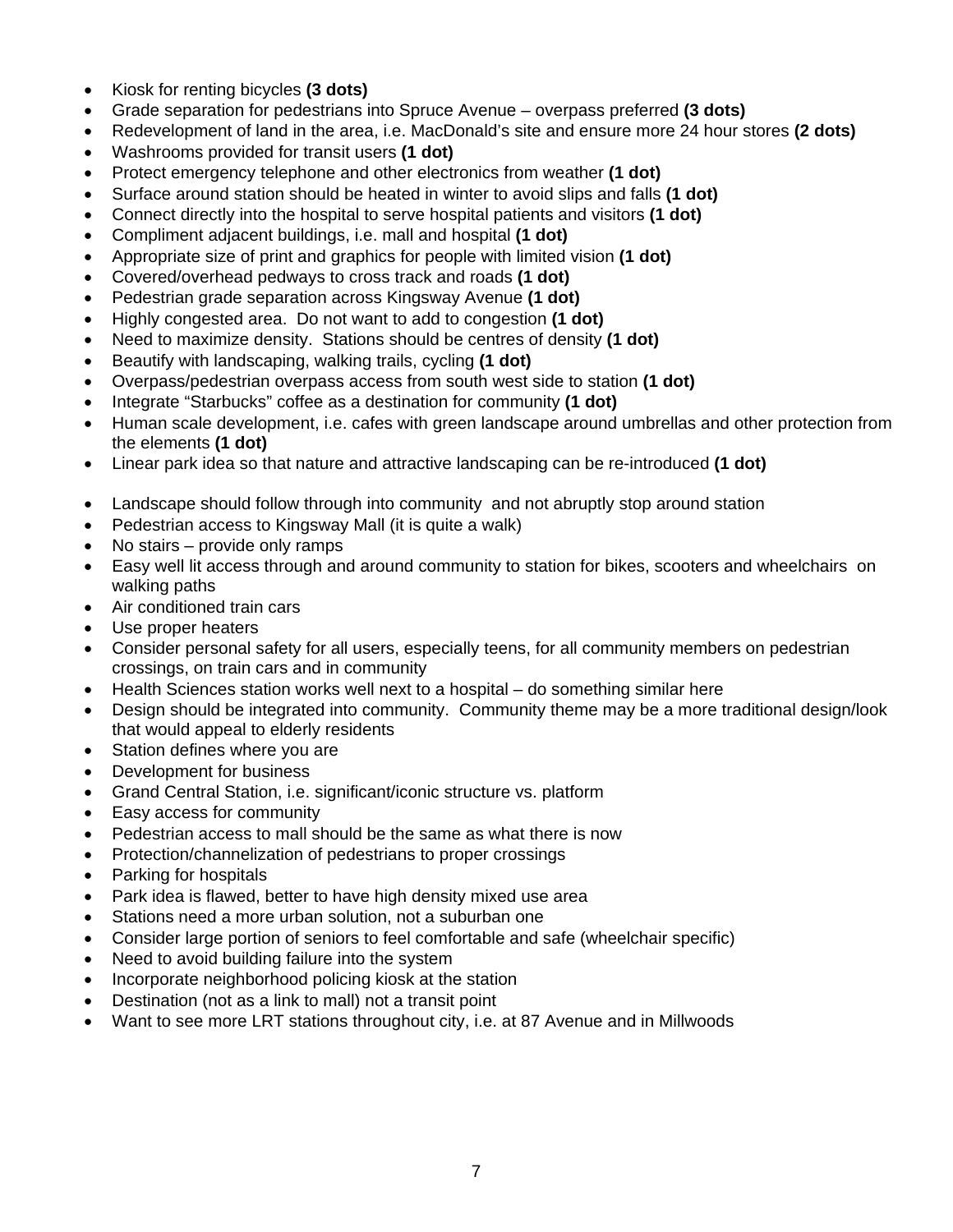## *Important considerations for movement of pedestrian, bicycle and vehicular traffic.*

- Underground pedway to the hospital **(6 dots)**
- Underground station at NAIT **(6 dots)**
- Physical separation between private and public property **(3 dots)**
- Provide adequate number of crossing locations for pedestrians, bikes, vehicles, etc. **(3 dots)**
- Pedestrian overpass across LRT tracks on 106 Street from trail to Kingsway parking structure with ramp/elevator **(2 dots)**
- Address noise level from train/traffic construction **(2 dots)**
- Providing pedestrian access between Victoria Composite and LRT station **(2 dots)**
- Secure lock ups for bikes at station **(2 dots)**
- Pedestrian overpass to LRT Station across Kingsway Avenue **(2 dots)**
- Capacity concern of temporary station **(1 dot)**
- Want sound wall to separate LRT from neighborhood **(1 dot)**
- Overhead pedway across intersection **(1 dot)**
- Wheelchair accessibility to the hospital **(1 dot)**
- Provide crossing access locations to maintain travel routes **(1 dot)**
- Integration between transit centre and LRT station (1 dot)
- Concerned with the amount of bicycle traffic at the intersection **(1 dot)**
- Create more rest areas for pedestrians for pedestrians and cyclists **(1 dot)**
- Accessibility to MacDougall area **(1 dot)**
- Synchronize LRT with traffic lights
- Make pedestrian crossings wide enough for future pedestrian volumes
- School bus access to school south of 111 Avenue
- Concern with high traffic volume on 105 Street (South of Kingsway) when LRT is in operation
- Parking in neighborhoods for park and ride
- Adequate sight lines for pedestrians and LRT trains
- Traffic congestion at intersections
- Traffic impact in and out of airport
- Concerned that Kingsway not having the capacity for future traffic
- Impact on emergency vehicles
- Clearing snow and maintenance will be restricted on trail along LRT
- Providing emergency response to locations along pedestrian walks and LRT where vehicle access is restricted
- Patient access to Royal Alexandria walking across tracks
- Planned development opportunities that can generate trips along the route
- Park adjacent to LRT station does not seem to be best use of property (does not generate trips or business)
- Full service amenities for pedestrian long multi-use trail
- Heated sidewalk
- Pedestrian overpass where existing pedestrian overpass crossing at 106 Street
- Defined points for crossings with protection
- Consider volume of people leaving Holy Rosary Church at same time with reduced access
- Do not like pedestrian underpasses
- Barrier free access
- Road vibration from traffic during/after construction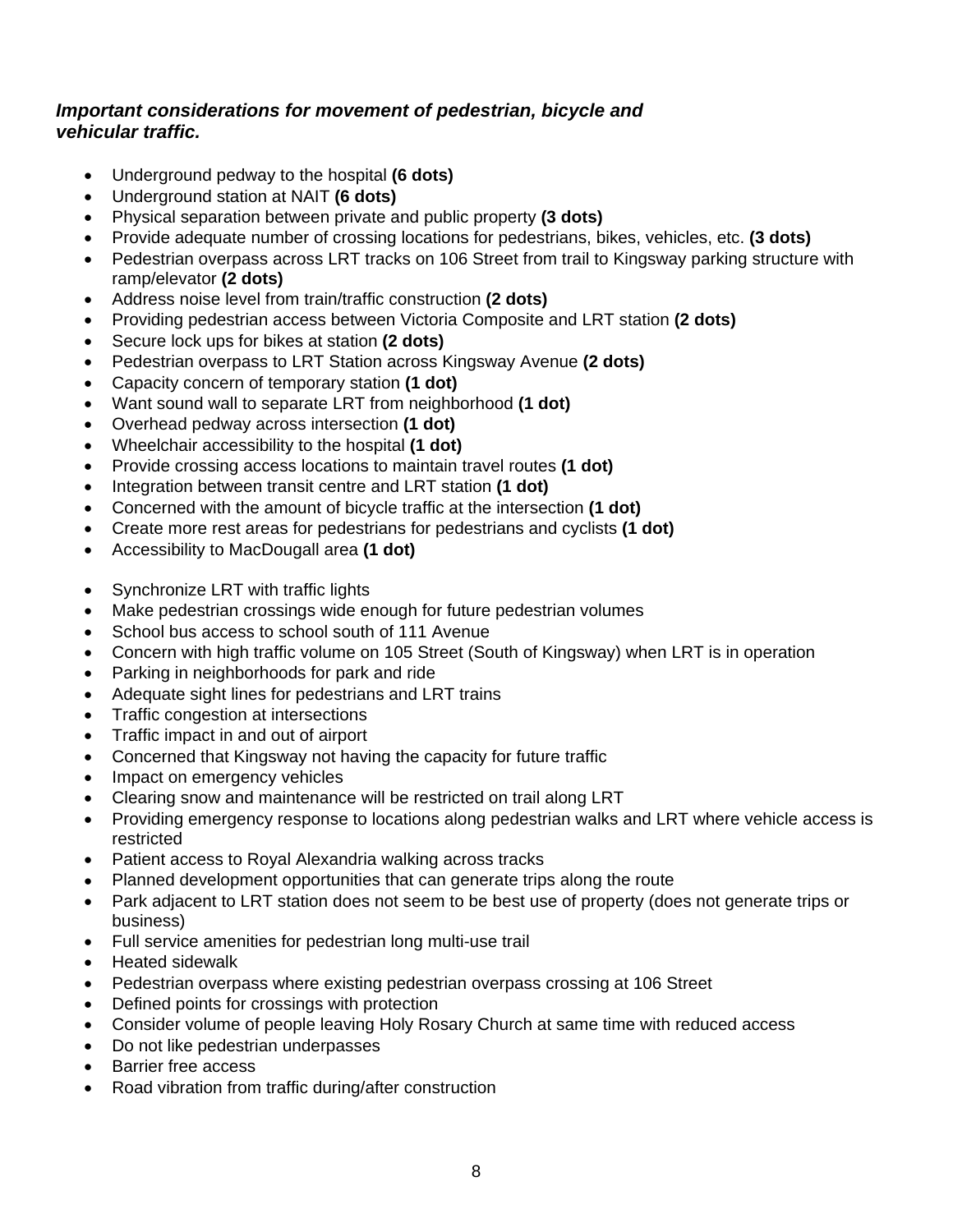## *LRT station features of other stations in Edmonton or elsewhere you like – and dislike.*

- Look at raised pedestrian crossing from LRT/hospital/transit to mall. Avoid surface congestion at intersections **(9 dots)**
- Incorporate European style café into the station **(4 dots)**
- Open station design transparent with good sight lines **(4 dots)**
- Neighborhood station. Blend into the community (adds value) **(3 dots)**
- Incorporate a space for police/security in used amenity spaces **(2 dots)**
- Finishes should be graffiti and vandal resistant **(2 dots)**
- Good accessibility for seniors and people with disabilities **(2 dots)**
- All weather protection, well lit, glass façade for visibility/safety **(2 dots)**
- Well defined/clear circulation routes with signage **(2 dots)**
- Ease of transfer to bus locations **(2 dots)**
- Pedway system to mall for pedestrian traffic **(2 dots)**
- Accessible station is important for elderly in area **(2 dots)**
- Like glass look and feel of Health Science station **(1 dot)**
- Underpass/grade separation to allow pedestrian/vehicular access around station **(1 dot)**
- Strong connection to the hospital via pedway **(1 dot)**
- Greenery is key to enhance station **(1 dot)**
- Station design and amenities enhance local businesses i.e. create space for local businesses that have to be relocated **(1 dot)**
- Multi-language signage for diverse demographics **(1 dot)**
- London has maps/way finding devices really strong system **(1 dot)**
- Heated/cooled for hospital patients **(1 dot)**
- Station platform is visible glass enclosure protection from prevailing winds **(1 dot)**
- Station needs to have all season weather protection open air platform is not best idea **(1 dot)**
- Ensure station comfort **(1 dot)**
- Need to consider what LRT/transit can provide to encourage ridership what amenities do riders want **(1 dot)**
- Secure washrooms **(1 dot)**
- Connection to Kingsway Mall not convenient
- Snow storage area
- Incorporate bike storage racks
- Ensure microclimate takes care of climate
- No heat provided keep people moving
- A station that is more substantial possible enclosed
- Heated areas separate from platforms
- Copy Health Sciences heat system/angled glass and wind breaks
- Enclosed platform needs glass to be visible and supplement safety
- Ensure glass design does not have greenhouse effect (Northgate)
- Designed to reduce opportunity for vandalism, i.e. well lit, vandal proof materials, safe for all users
- Clear sightlines no locations to collect trash/urine in corner
- Incorporate bike rental kiosk
- Low maintenance landscape and ground cover no tall shrubs to reduce safety
- Requires roving security not always visible so that they can act quickly (safe walk community)
- Durable materials
- Be sensitive to nap time at daycare limit noise impacts into surrounding community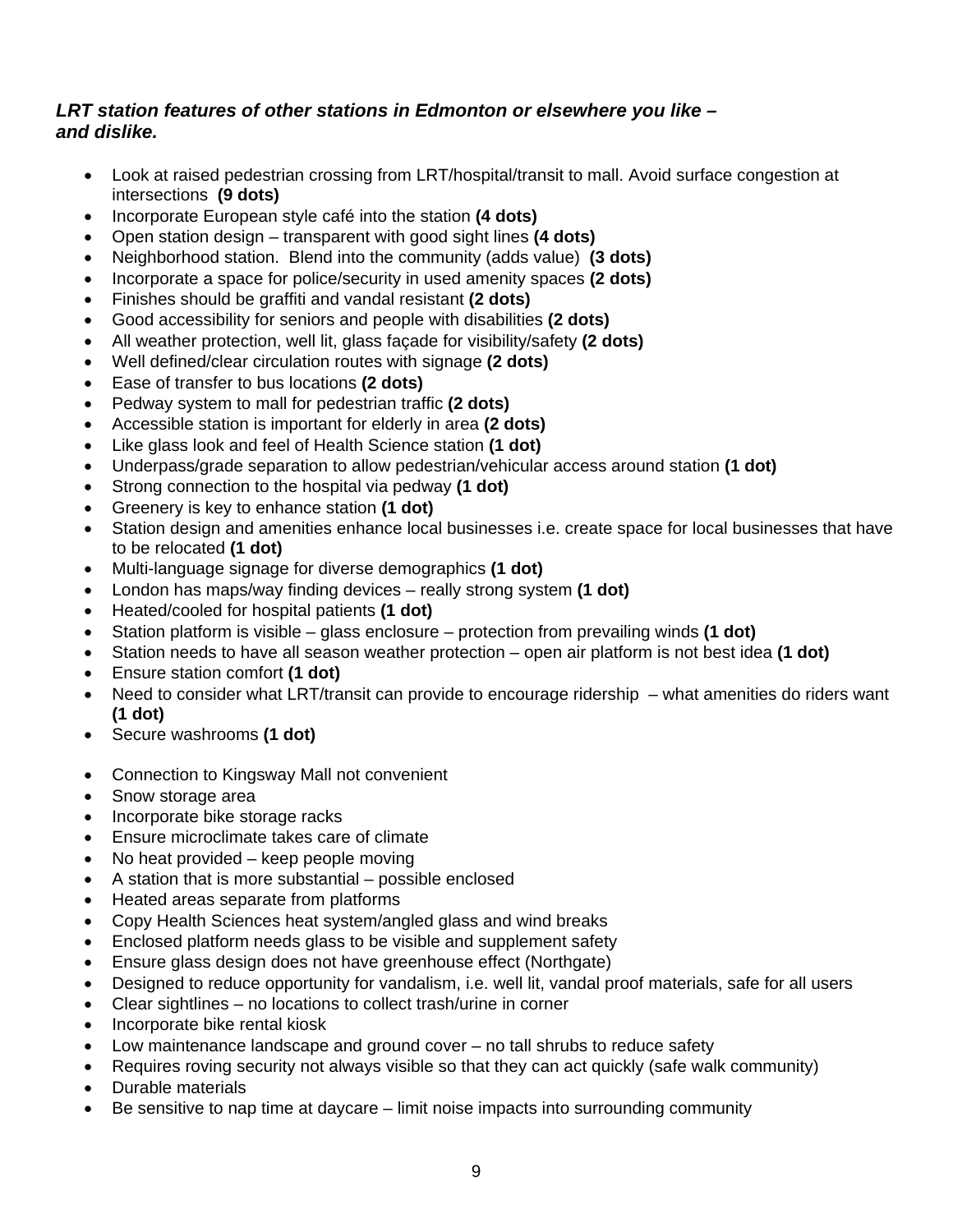- Station should with hospital (roof line) to keep the flow
- Texture is important needs to fit into the community
- Local community suggestions for station design themes
- Roofed enclosures with walls
- Covered pedway connections across Kingsway and Princess Elisabeth Avenue to the stations good, safe accessibility
- Dislike large pedestrian crossing arm too noisy and ugly
- Toronto subway separation of uses (vehicles vs. LRT)
- Clareview cold look/feel microclimate
- Simple design. Clear sight lines
- Integrate some feature lighting. Make it interesting and unique
- Pedestrian trash issues must be dealt with

## *Additional Issues Raised at the Workshop*

- NAIT station has more importance for connections to mall than Kingsway station
- What is the plan for Kingsway Mews? Options?
- What happens to tenants of Kingsway Mews (who are not owners) Compensation by City? Property owners will not compensate.
- Tenants should be involved in negotiations, not just owners.
- If lease is near the end, property owner does not/is not obligated to compensate tenants who have been there for over 15 years, building their business.
- Landlord won't care, but tenants are losing their livelihood.
- Need details of underground costing versus at grade.
- Maintenance of service lanes will be an issue at temporary NAIT station.
- Service lanes will become a kiss 'n ride area so instead a good location needs to be designed and built for this.

#### Concerns of SISEM and Holy Rosary Church

- Safety for children and parishioners.
- Limited access to daycare.
- Limited access to emergency vehicles.
- Vandalism.
- Suggestion that station be moved to the airport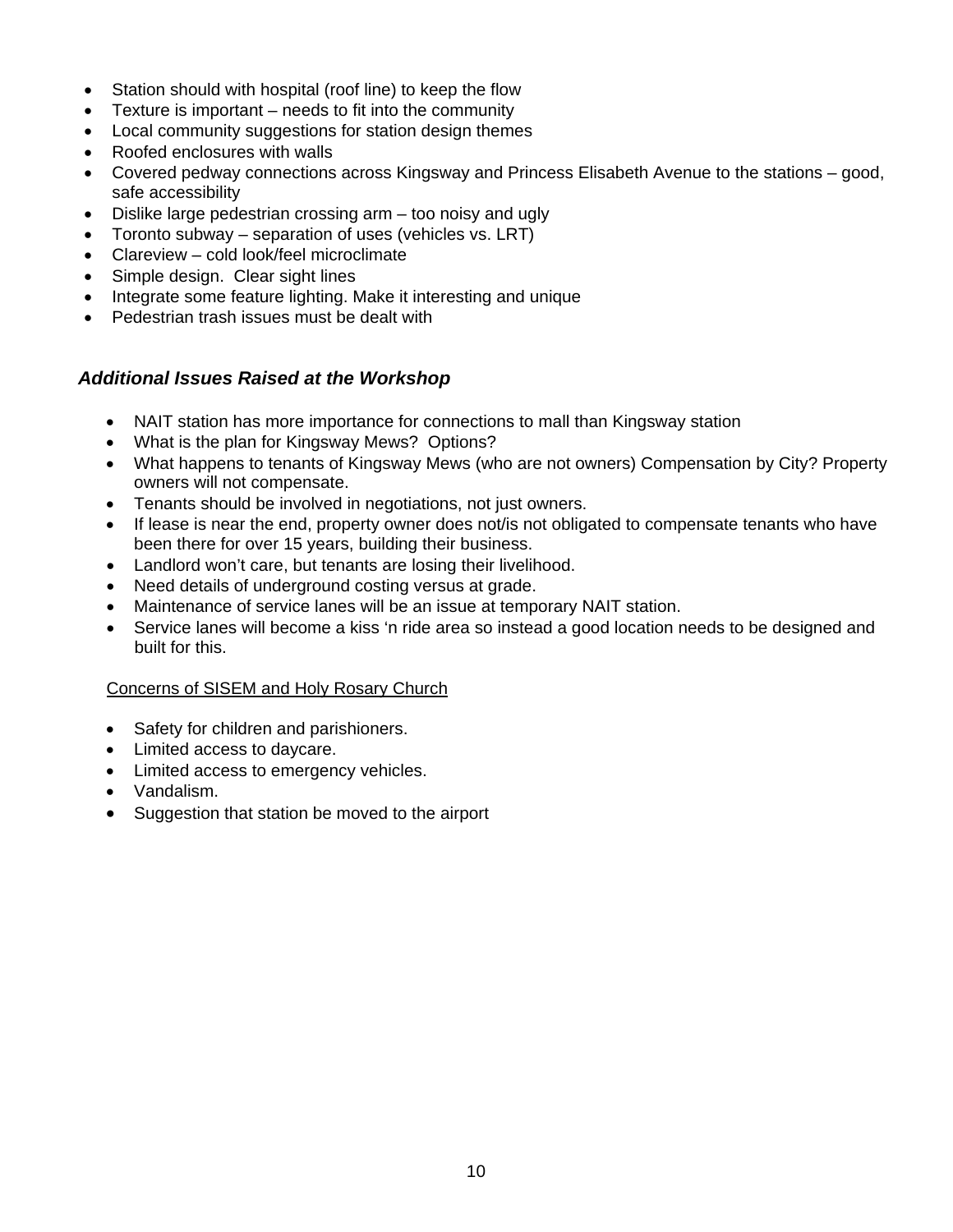![](_page_10_Picture_0.jpeg)

#### *Downtown to NAIT LRT Study*

*Kingsway LRT Station Design Workshop Robbins Health Learning Centre Grant MacEwan College 1:30 – 4:00 p.m. Saturday, November 22, 2008* 

Of the 35 participants at the Kingsway Station workshop, 18 completed evaluation forms (51%).

#### **1. The information presented was easy to understand.** (circle number)

|                      |         |                | Circled 4 or 5 |
|----------------------|---------|----------------|----------------|
| Strongly<br>disagree | Neutral | Strongly agree |                |
|                      |         |                | 72%            |

#### **2. I had an opportunity to speak and share my ideas.** (circle number)

|                      |         |                | Circled 4 or 5 |
|----------------------|---------|----------------|----------------|
| Strongly<br>disagree | Neutral | Strongly agree |                |
|                      |         |                | 67%            |

#### **3. The staff were helpful and friendly.** (circle number)

|                      | ∽ |         |                | Circled 4 or 5 |
|----------------------|---|---------|----------------|----------------|
| Strongly<br>disagree |   | Neutral | Strongly agree |                |
|                      |   |         | 10             | 83%            |

#### **4. The session was conducted in a respectful manner.** (circle number)

|                      |         |                | Circled 4 or 5 |
|----------------------|---------|----------------|----------------|
| Strongly<br>disagree | Neutral | Strongly agree |                |
|                      |         |                | 89%            |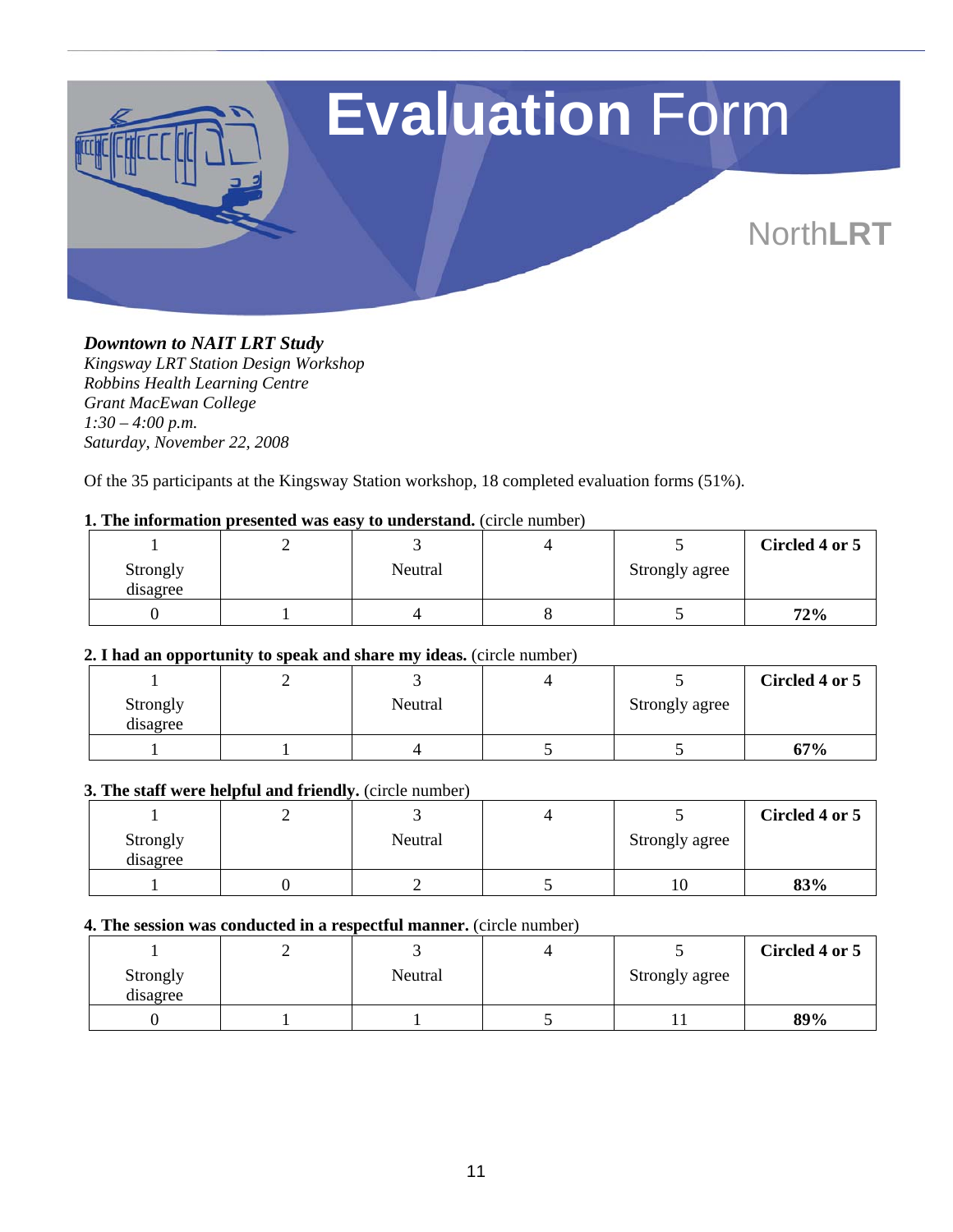#### **5. Attending the workshop was useful and informative.** (circle number)

|                      |         |                | Circled 4 or 5 |
|----------------------|---------|----------------|----------------|
| Strongly<br>disagree | Neutral | Strongly agree |                |
|                      |         |                | 72%            |

#### **6. I have a greater understanding of the project because of my attendance at the workshop.** (circle number)

|                      |         |                | Circled 4 or 5 |
|----------------------|---------|----------------|----------------|
| Strongly<br>disagree | Neutral | Strongly agree |                |
|                      |         |                | 61%            |

#### **Do you have any additional comments about the project and/or the workshop?**

- At times concerns/questions went beyond scope of the meeting. Presenters were patient, but these issues detracted from the focus of the workshop.
- Future meetings should remain highly focused on station needs and aesthetics.
- Wishes of the community were not heard so I do not feel our wishes will be heard on LRT station designs/features. Like giving 'condemned man' his choice on how to build/paint his gallows.
- Why do we need to build a temporary NAIT station? Stop at Kingsway and do not spend money until NAIT station (underground) is built.
- Should have been better prepared to deal with obvious negative e responses from business owners who attended. Should have dealt with their issues head on sooner.
- Safety is #1. Main focus should be on Victoria Composite student pedestrians.
- Keep involving the public through meetings.
- Parking issues in Spruce Avenue community which this project will exacerbate will continue to be ignored. NAIT and Kingsway Mall will have priority over Spruce Avenue residents.
- Great to see many individuals concerned with this process.
- If you are interested in increasing the participation level look at other City Departments (such as Community League development/funding) and get their involvement especially at the design stage and not at the fine tuning stage.
- Would like to see more LRT in the south, north and in the west end on 87 Av. & in Millwoods.
- When is the next meeting? Follow-up to Nov. 22 required and include LRT users.
- Continue to beautify the Kingsway community  $\&$  and increase value of homes in the neighborhood.
- Organize a visioning session for the NAIT station ASAP and before February 2009.

| Newspaper ad<br>$\Box$        |                                                                                 |
|-------------------------------|---------------------------------------------------------------------------------|
| Word of mouth                 |                                                                                 |
| Website                       |                                                                                 |
| E-mail notice<br>$\Box$       | 4                                                                               |
| Notice in mailbox             | Q                                                                               |
| $\Box$ Other (please specify) | Notice on board $(1)$ , through work $(1)$ , member of advisory committee $(1)$ |

#### **How did you hear about this meeting?** (check all that apply)